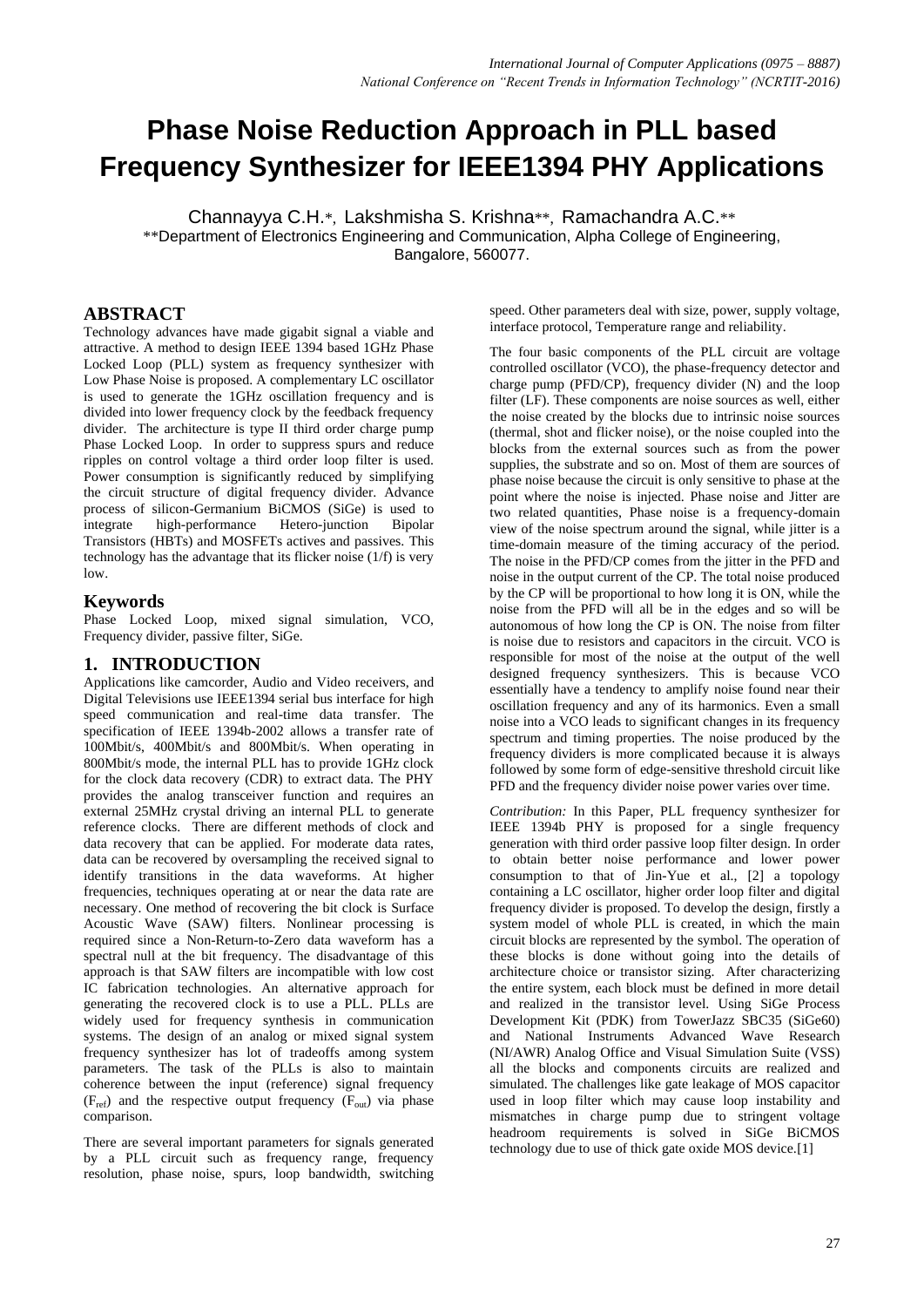*Organization*: In this paper a comprehensive design of a PLL frequency synthesizer for IEEE 1394b PHY which generates 1GHz clocked is presented. In section 2, Literature survey is performed. In Section 3, loop characteristics and mathematical relationship of loop filter parameters are described. In Section 4 PLL architecture and circuit designs of PLL blocks are described. Section 5 explains simulation results and system performance of the proposed work with the behavior model.

## **2. LITERATURE SURVEY**

Zhu Kehan et al., [1] presented the design of high frequency charge pump PLL for high speed data transfer using SiGe BiCMOS process. The paper expresses the advantages of the SiGe BiCMOS devices over silicon CMOS devices to obtain the loop stability and low phase noises of third order charge pump PLL. Jin-Yue et al., [2] described 1GHz charge pump PLL based frequency synthesizer using Verilog-A modeling. A Four stage Ring oscillator and second order loop filter based design is used the drawback of this tolopology is spurs and other undesirable signals besides phase noise which can severely

affect the performance of the synthesizer. F M Gardner [3] shown switching granularity effects can be ignored if switching frequency go beyond 10 times the loop bandwidth. Also shown salient features of passive filter with current switching and is fundamental paper for designs based on charge pump PLL frequency synthesizer. Xiang et al., [8] presented in his work a low noise sub-sample PLL in which he has eliminated the divider noise without multiplying PD/CP noise by  $N^2$ . But in this scheme a large filter capacitor is required for high detection gain i.e. there is a difficulty of integration also there is limited frequency acquisition range. Tamaddon et al.,[11] presented design of PLL based Frequency Synthesizer, to reduce the charge pump current a small filter capacitances are used maintaining a good phase margin and small settling time. Other techniques like use of True Single-Phase Clock (TSPC) logic counter and reduce the VCO gain. However overall performance is improved with better settling time and low power consumption yet there prevail the high frequency phase noises.

## **3. LOOP CHARACTERISTICS AND MATHEMATICAL RELATIONSHIP OF PARAMETERS**

The frequency domain model shown in Figure 1 [2] can be used to drive the mathematical relationship between loop filter parameters.



**Figure 1: Frequency domain model of Phase Locked Loop**

The Transfer function of the PFD/CP, also known as phase detector gain K<sub>d</sub> is  $I_{CP}/2\pi$  The loop filter is a low pass filter, it removes the high frequency part of the charge pump output and plays a vital role in the stabilization of the whole loop. F(s) is the transfer function of loop filter. The transfer function of the VCO functioning as an integrator is Kvco/s and that of feedback divider is 1/N. Here, N is the frequency dividing ratio. The open loop transfer function G(s) is given by

$$
G(s) = \frac{I_{CP}}{2\pi}, F(s), \frac{Kyco}{s}, \frac{1}{N}
$$
 (1)

Where,

$$
F(s) = \frac{s R_2 C_2 + 1}{s \{s^2 C_1 R_2 C_2 C_3 R_3 + s \{R_3 C_3 (C_1 + C_2) + R_2 C_2 (C_1 + C_3)\} + (C_1 + C_2 + C_3)\}}
$$
  
(2)

Where R1, R2, R3 are filter resistors and C1, C2, C3 are filter capacitors

Design for 1 MHz Bandwidth  $(\omega_{\alpha})$  and 60 degree Phase margin  $(\phi_{\text{pu}})$ 

 $K_{vco}$  is chosen as 1.25GHz/V

 $K_{d} = I_{CP} / 2\pi$ , I<sub>CP</sub> is the charge pump current = 100 $\mu$ A

$$
N = VCO output Freq / Ref Freq
$$
  
\n
$$
\tau_1 = \frac{(sec \Phi p_M - tan \Phi p_M)}{dG}
$$
 (3)

and 
$$
\tau_2 = \frac{1}{\omega_c^2 (\tau_1 + \tau_3)}
$$
 (4)

Where  $\tau_1$ ,  $\tau_2$  and  $\tau_3$  are Time constants

$$
C_{1} = \frac{\tau_{1}}{\tau_{2}} \frac{K_{d}}{\omega_{C}^{2}N} \sqrt{\frac{1 + (\omega_{C}\tau_{2})^{2}}{(1 + (\omega_{C}\tau_{1})^{2})(1 + (\omega_{C}\tau_{3})^{2})}}
$$
\n(5)\n
$$
C_{2} = C_{1} \left(\frac{\tau_{2}}{\tau_{1}} - 1\right)
$$
\n(6)\n
$$
R_{2} = \frac{\tau_{2}}{C}
$$
\n(7)

As rule of thumb choose  $C_3 \le C_1/10$  and  $R_3 = 2R_2$ 

## **4. PHASE LOCKED LOOP ARCHITECTURE**

The general block diagram of the PLL is shown in Figure-2. A conservative topology of CP [3] is used for ease and stability, LF which is third order Low Pass Filter (LPF), VCO and a frequency divider (N) is proposed.



**Figure 2: Block diagram of Phase Locked Loop**

## **4.1 Phase/Frequency Detector and Charge Pump**

Phase/Frequency detector (PFD) employs sequential logic to create three states and respond to the rising (or falling) edges of the two inputs. Figure 3 shows the behavioral model of the PFD.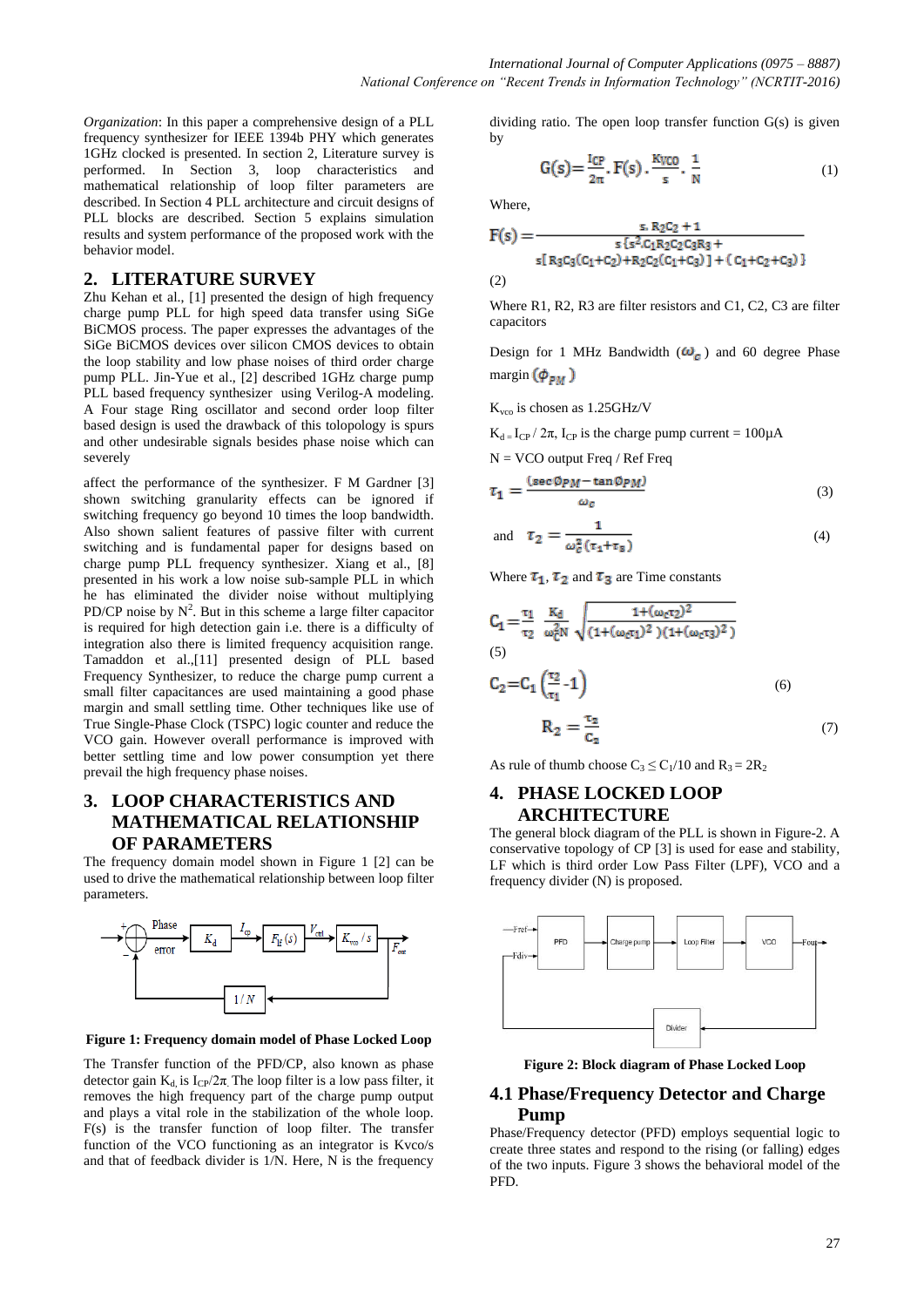

**Figure 3: PFD system diagram**

The sequential circuit used is edge triggered D-Flip Flop (DFF). The reference frequency ( $F_{ref}$ ) is 25MHz and other input coming from the frequency divider  $(F_{div})$  is also of same frequency. If  $F_{ref}$  leads the  $F_{div}$ , the rising edge of the  $F_{ref}$ triggers DFF connected to the UP signal and switches it ON and DFF connected to the DOWN signal switches OFF. The UP signal remains ON until the occurrence of rising edge of the  $F_{div}$  which triggers the DFF connected to DOWN (DN) signal ON and DFF connected to the UP signal switches OFF. Since PFD compares edges of the inputs, pulse width of the inputs does not matter. Note that a few delay inverters are added in the reset signal path to prevent dead zone problem [9]. Since the switch of the charge pump needs certain amount of time to turn ON and OFF, very small phase difference of  $F_{ref}$  and  $F_{div}$  cannot be captured (dead zone). In order to solve this problem, a delay time of ∆T is introduced in the reset path. Figure 4 shows the simulation result.





The charge pump is a three position electronic switch [3][10] that is controlled by the logic states of the PFD. The concept diagram of charge pump is shown in Figure 5. When the switch is set in the Up or Down position, it delivers a pump voltage  $\pm Vp$  or pump current  $\pm Ip$  to the loop filter which controls the VCO. When the Up signal is high the capacitor  $C_1$  is charged and the control voltage at input VCO changes to pull up VCO frequency. When Down signal is high the capacitor  $C_1$  is discharged and the control voltage at input of VCO changes to pull down the VCO frequency. The significant parameters involved in the design of charge pump are the dynamic range, charge pump current, spurs. The mismatch of the Up or Down current and leakage current at the charge pump output which modulates the control voltage of the VCO is responsible for spurs in the PLL output spectrum. The technique used to reduce the mismatch current is gain boosting structure at the output. This technique allows the Up and Down currents to be constant and reduces current flowing in to the passive filter.





### **4.2 Loop Filter**

As mentioned in section 3 the values of  $R_2$ ,  $R_3$ ,  $C_1$ ,  $C_2$  and  $C_3$ are determined. The Loop Filter removes the high frequency part of the charge pump's output and plays a very important role in the stabilization of the whole loop which is typically a low pass filter (LPF). A figure 6 show the circuit of loop filter which is passive third order low pass filter.



**Figure 6: Third order passive Loop Filter**

The loop filter is essential for stability and noise suppression. The loop Filter can be of passive or active type implementation. Passive filter is implemented by using R & C lumped components where as an active filter is implemented using active devices like operational amplifier (OP-AMP). Though active filter using OP-AMP is really necessary when voltage controlled oscillator (VCO) tuning voltage needs to be higher than the charge pump can supply and can provide a wide range of control voltage for the VCO. The OP-AMP adds cost, noise and size to a design and is therefore undesirable. Passive filter is easy to design and implement such as discrete or integrated implementation. Since in the current design there is no need for large variance of the control voltage & hence passive filter is used. The typical loop filter parameters are order, Insertion Loss, Loop Bandwidth and Phase Margin. In terms of filter order, the most basic is the second order filter, this filter is used where the first spur to be filtered is less than 10 times the loop bandwidth frequency and the lock time is minimum. Additional RC low pass filter stages can be added to reduce the reference spurs. Phase Margin and Loop Bandwidth are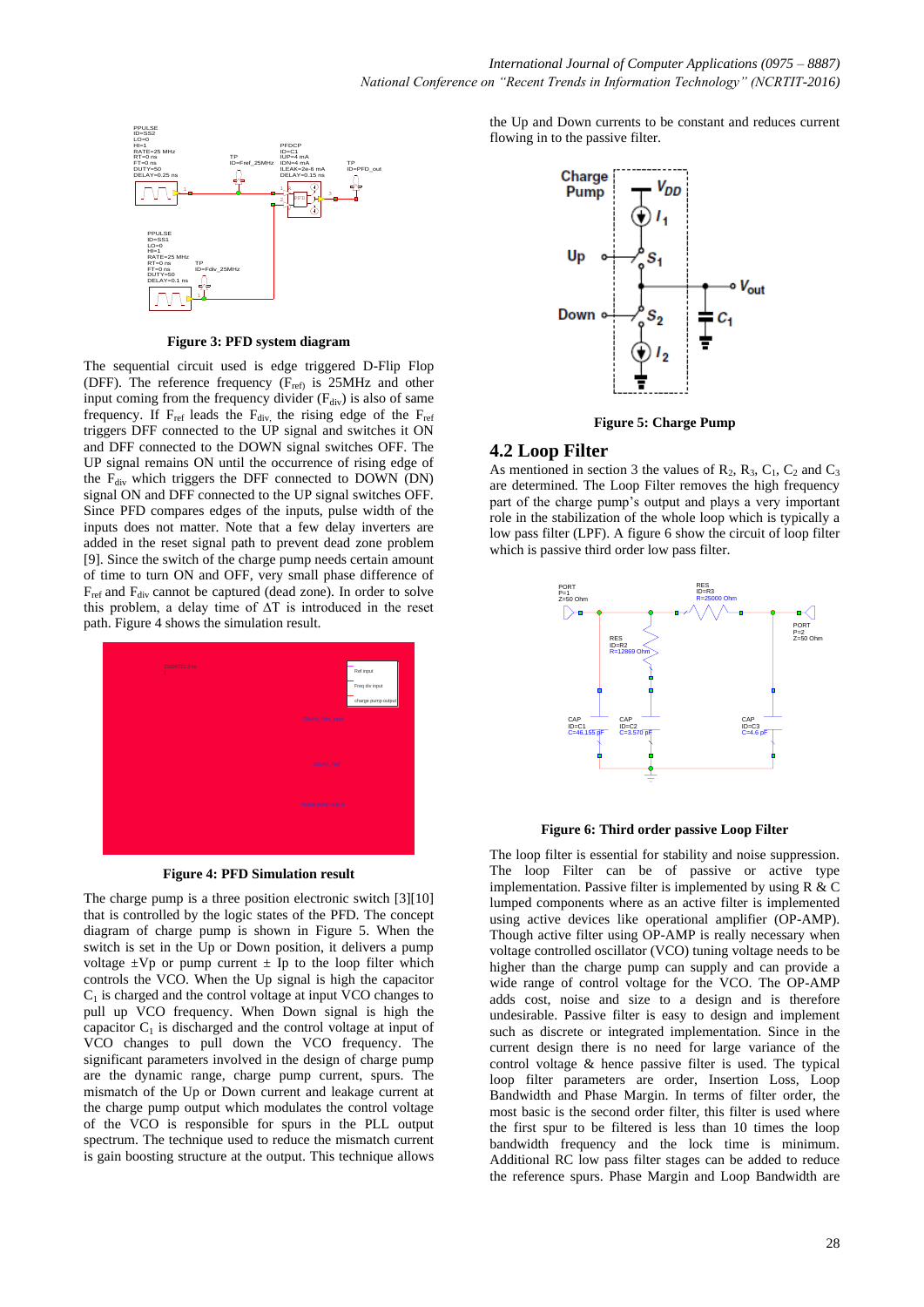crucial for loop filter design. Choosing the appropriate Phase Margin, Loop Bandwidth will better the PLL performance. Figure 7 shows the phase response and Figure 8 magnitude response simulation results respectively of loop filter. Comparison between first order, second order filter and third order filter was analyzed and third order filter was chosen for the design.



**Figure 7: Third order Loop Filter phase response**



#### **Figure 8: Third order Loop Filter Magnitude response**

The Table 1 shows performance comparison of first, second and third order loop filter and observed that third order filter provides better attenuation for higher frequencies.

**Table 1: First, Second and Third order Filter Comparison**

| Freq<br>(GHz) | 1st order<br><b>RC</b> Filter<br>(dB) | 2nd order RC<br>Filter (dB) | 3rd order RC<br>Filter (dB) |
|---------------|---------------------------------------|-----------------------------|-----------------------------|
| 0.1           | $-47.1525$                            | $-47.2064$                  | $-52.9997$                  |
| 0.5           | $-59.5138$                            | $-60.6933$                  | $-67.0843$                  |
|               | $-65.4727$                            | $-68.991$                   | $-76.11$                    |
| 1.5           | $-68.983$                             | $-74.7904$                  | $-82.2783$                  |
| 2             | $-71.4778$                            | $-79.2539$                  | $-86.9237$                  |
| 2.5           | $-73.4141$                            | $-82.8594$                  | $-90.6271$                  |
| 3             | $-74.9967$                            | $-85.8722$                  | $-93.6975$                  |
| 3.5           | $-76.335$                             | $-88.4542$                  | $-96.3159$                  |

|     | $-77.4945$ | $-90.7105$ | -98.5966   |
|-----|------------|------------|------------|
| 4.5 | -78.5172   | $-92.7127$ | $-100.616$ |
|     | -79.4322   | $-94.5113$ | $-102.427$ |

Magnitude and phase bode plots comparison of first order, second order and third order filter is shown in Figure 9 and Figure 10.



**Figure 9: Comparison of Phase responses** 



#### **Figure 10: Comparison of Magnitude responses**

## **4.3 Voltage Controlled Oscillator**

The topology of the voltage controlled oscillator is very essential building block for its application. Oscillators are two types LC-oscillator and ring oscillator [6]. However, ring oscillators suffer from poor phase noise compared to LC oscillators and are less suitable for very high frequency applications.



**Figure 11: Voltage controlled Oscillator system diagram**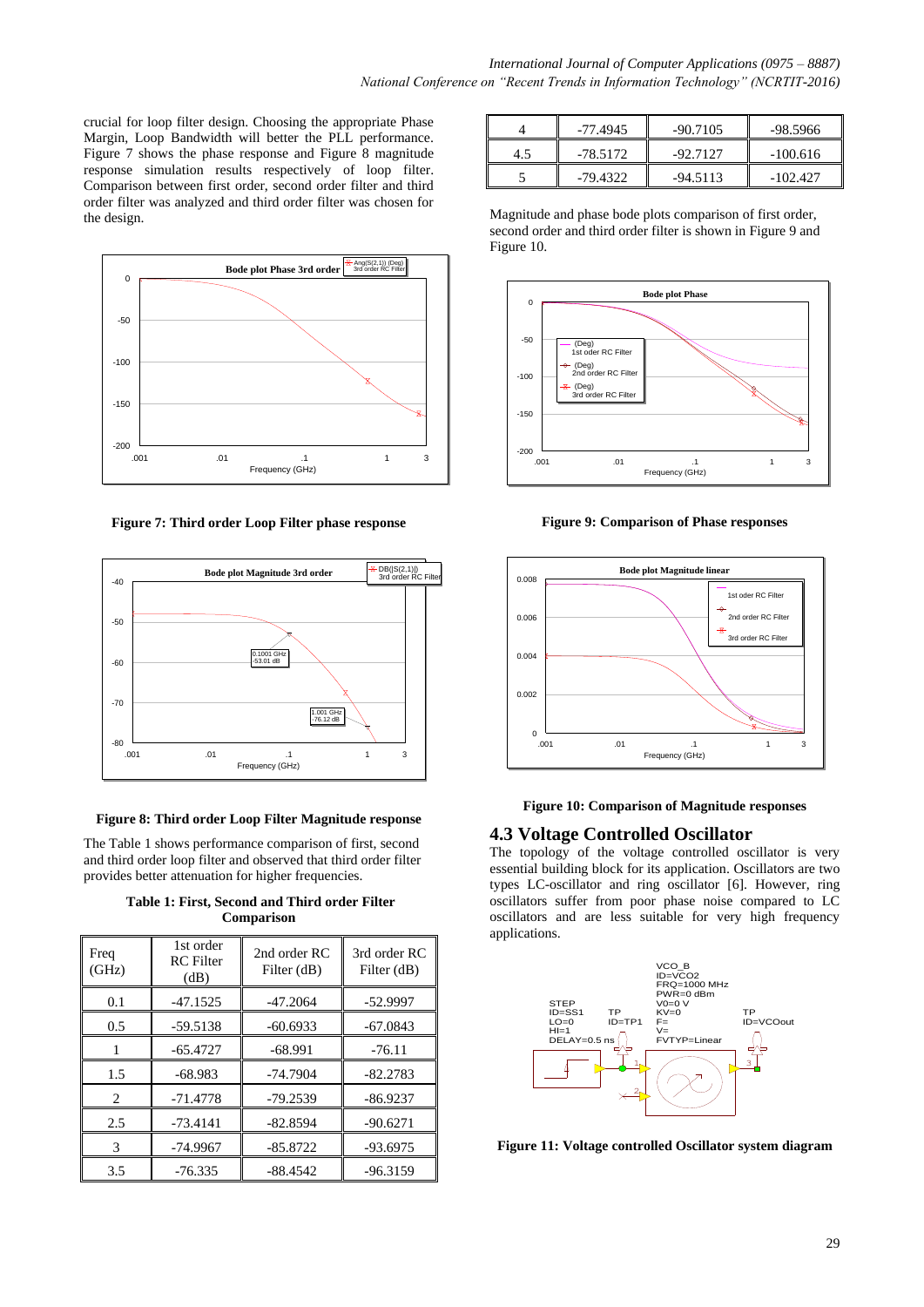LC oscillators are more attractive due to their better phase noise performance and lower power consumption. They occupy larger area compared to ring oscillators and frequency tuning is more complicated.

In order to provide 1GHz a behavioral model of VCO is used as shown in Figure 11. Different LC VCO topologies are NMOS, PMOS and complimentary VCO [7] shown in Figure 12. The idea is to use SiGe BiCMOS complementary LC which includes both PMOS and NMOS cross coupled structure. One of the most important design parameter of VCO is the phase noise performance. In order to achieve a low phase noise, this paper proposes to increase the tank inductance quality factor (Q) or filter the tail current noise. Increasing the Q of the tank inductance leads to a narrow tuning range. The inductors and varactors forming the LC tank circuit have to be symmetrical from both sides in order to ensure a true differential circuit. The advantages of complimentary topology are (i) the bias current of this structure results in better phase noise performance and also improves the switching of the cross-coupled pair.



**Figure 12: SiGe BiCMOS Complementary VCO**



**Figure 13: VCO output waveform**

(ii) The cut-off frequency  $f_T$  of NMOS and PMOS transistors can be improved since the gate capacitors of both transistors are reduced to half. (iii) Due to symmetrical architecture the up conversion of 1/f noise improves. The output of VCO is shown in Figure 13.

## **4.4 Frequency Divider**

The Frequency divider is one of the building blocks of a Phase Locked Loop (PLL) which converts the VCO high frequency output  $(F_{out})$  to a lower frequency which can be compared to the reference input F<sub>ref.</sub> As the VCO is operated in the high frequency range, the PLL requires high frequency dividers [8]. The four key design issues related to the design of the frequency dividers are the high input frequency, division ratio, power consumption of the divider and input sensitivity (minimum amplitude of the input signal). In general, the power consumption of the divider is linearly proportional to the operating frequency. Its maximum operating frequency depends on the architecture, supply voltage and output load. Dividers are classified into two types mainly, analog and digital dividers. The analog dividers are based on the injection locking technique where as digital dividers are implemented using latches and flip-flops. For the present work, we are implementing digital frequency divider. Figure 14 and Figure 15 shows the circuit diagram of frequency divider. In the design VCO output is 1GHz and the Phase frequency detector requires reference input of 25MHz so the required frequency division ratio, N is 40.



**Figure 14: Frequency divider down to 200MHz**



**Figure 15: Frequency divider down to 25MHz**

The Frequency divider is implemented using a divide- by-5 50% duty cycle divider followed by three D flip-flops (DFFs) that provide divide-by-8 logic. The divide-by-5 divider circuit consists of four DFFs, two and gates and

single nand gate. The divide-by-5 divider circuit not only divides the VCO 1GHz output to 200MHz, it make certain a duty cycle of 50% is achieved. The timing graph shown in Figure 16 explains how the 50% duty cycle is achieved. But their duty cycle is 60% or 40% the last flip flop is triggered by the falling edge of the clock which is half period after the flip flops triggered by the rising edge. This is how the 10% is eliminated and 50% duty cycle produced. The 200MHz is given to the three flip flops and the inverted output from the third flip-flop is fed back to the first flip flop to produce divide-by-8 and thus bring 200MHz down to required output of 25MHz frequency.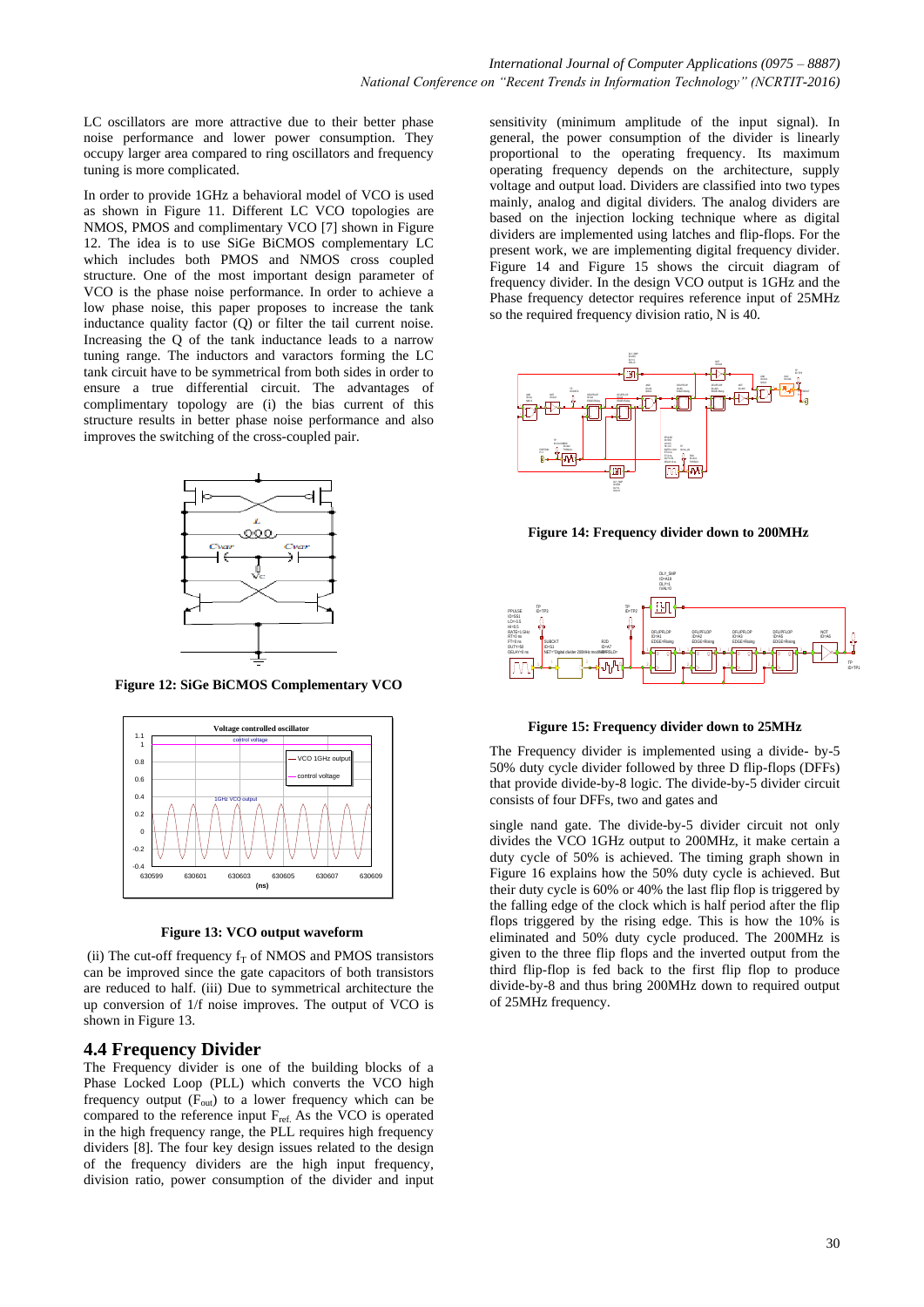

**Figure 16:Frequency Divider waveform**

## **5. PERFORMANCE ANALYSIS**

The circuit of type II third order PLL is shown in Figure 17 and the output spectrum of VCO is shown in Figure 18. The power consumption is -4.835 dBm which corresponding to 0.32mW. Since the behavioral VCO model is used and phase noise is injected through a text data file "phmask" and the corresponding values are shown in table 3. The Figure 19 shows the phase noise simulation result at the VCO output. The measured value is -160dBc/Hz which is lower than the earlier carried out work.



**Figure 17: PLL Design**



**Figure 18: PLL output spectrum**

|  |  | Table 3: Phase noise data |  |  |
|--|--|---------------------------|--|--|
|--|--|---------------------------|--|--|

| (Hz)         | (dBc)    |
|--------------|----------|
| 10           | $-22.64$ |
| 100          | $-45$    |
| 1000         | $-75$    |
| 10000        | $-105$   |
| $1.00E + 05$ | $-125$   |
| $1.00E + 06$ | -145     |



**Figure 19: Phase noise spectral density**

The performance analysis of current work and the earlier carried out work is shown in below table.

**Table 2: Comparison of previous works with the proposed work**

| Reference            | $[11]$           | $\lceil 2 \rceil$     | Proposed         |
|----------------------|------------------|-----------------------|------------------|
|                      |                  |                       | work             |
| Process              | <b>CMOS</b>      | <b>CMOS</b>           | SiGe             |
| Channel              | 20MHz            | 25MHz                 | 25MHz            |
| spacing              |                  |                       |                  |
| Freq range           | 2GHz             | $1$ GHz               | 1 GHz            |
| Tuning               | 1MHz             | 1MHz                  | 1MHz             |
| Bandwidth            |                  |                       |                  |
| Loop Filter          | $3rd$ order      | 2 <sup>nd</sup> order | $3rd$ order      |
|                      | passive LPF      | passive LPF           | passive LPF      |
| <b>Phase Noise</b>   | $-120$ dBc/Hz    |                       | $-160$ d $Bc/Hz$ |
| <b>Settling Time</b> | $\sim$ 3 $\mu$ s | $<$ 4 $\mu$ s         | $<$ 3 $\mu$ s    |
| Current              |                  | 16.5mA                |                  |
| consumption          |                  |                       |                  |
| Power                | $1 \text{ mW}$   |                       | $0.32$ mW        |
| consumption          |                  |                       |                  |

# **6. CONCLUSION**

In this Paper, complementary cross-coupled VCO design offer superior symmetry properties to the oscillating waveform decreasing the up-conversion of 1/f of the devices to the  $1/f^3$  noise region. Charge pump mismatch and leakage currents increase the ripples on the control voltage and modulate it to appear as spurs at the PLL output degrading the PLL performance. Spurs are attenuated with the third order passive loop filter. VCO and frequency divider are main